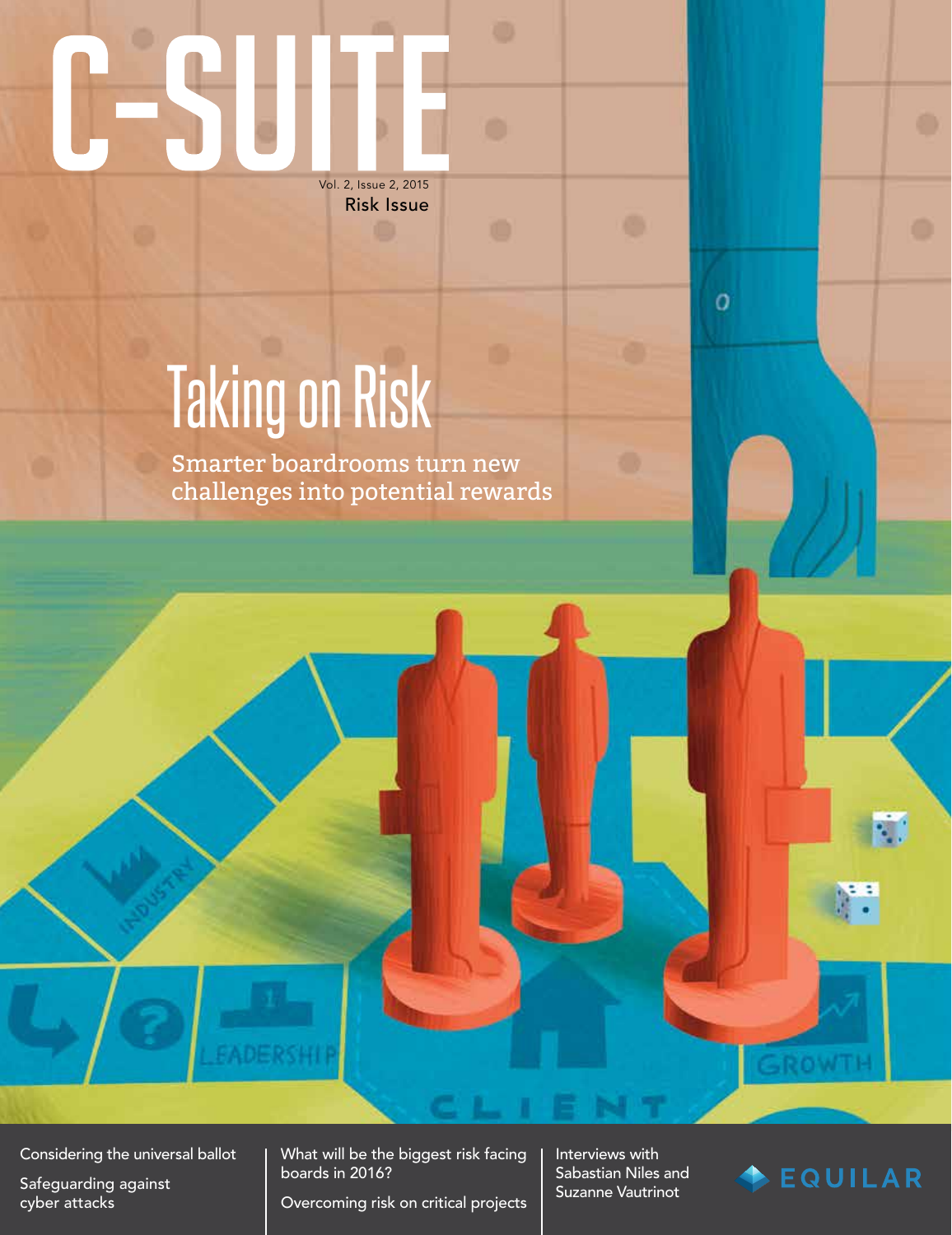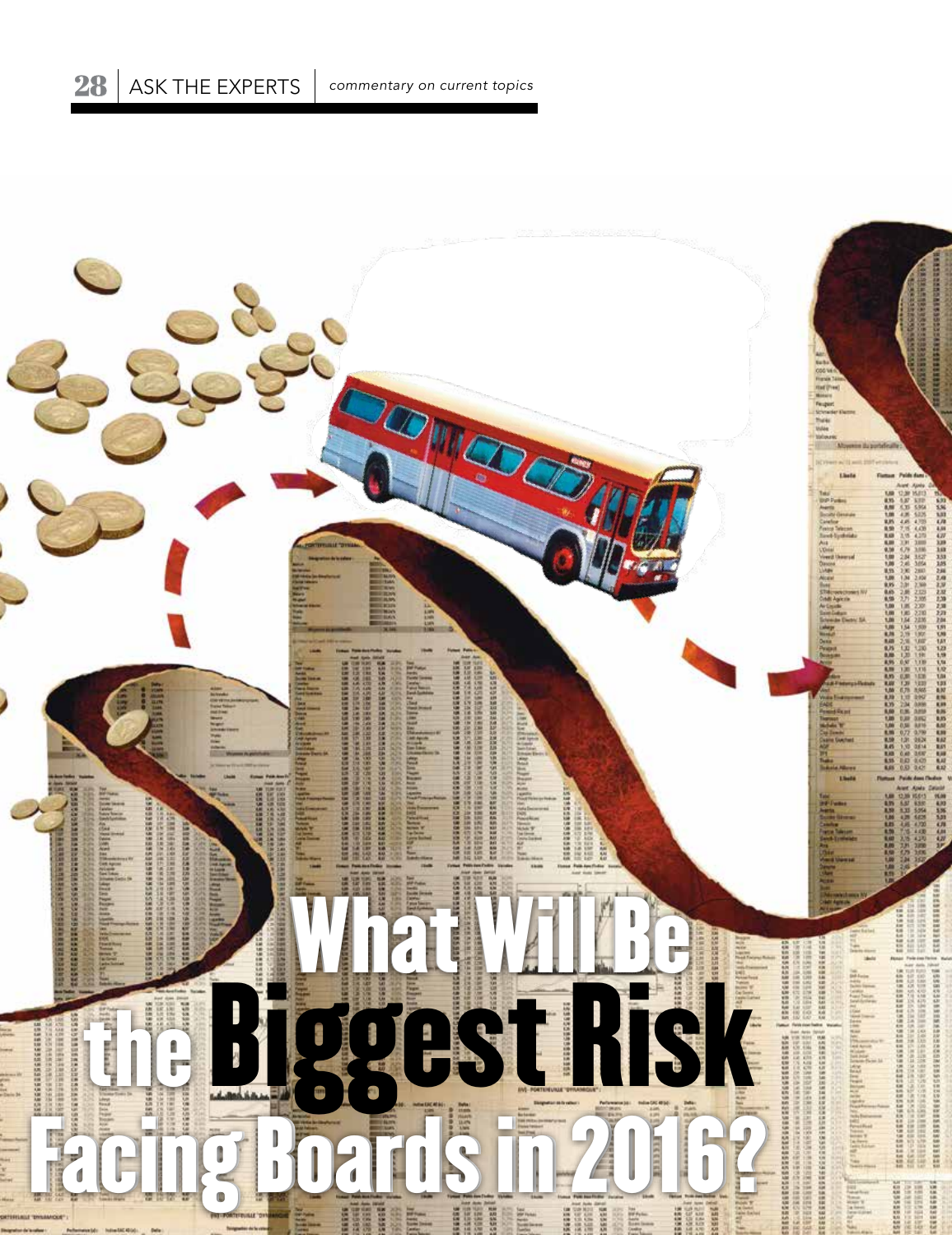



KELLY WATSON *Partner and National Service Group Leader* KPMG LLP'S RISK **CONSULTING SERVICES** 

**KPMG** 

Kelly Watson is a Partner and the National Service Group Leader of KPMG LLP's Risk Consulting Services, which helps organizations to transform risk and compliance efforts into competitive advantage by applying a risk lens to corporate strategy to improve risk intelligence and decision making, protect financial and reputational assets, and enhance business value. Kelly previously served as Office Managing Partner of KPMG's Short Hills, N.J. office, where she was responsible for leading market development efforts across all functions in New Jersey. She has over 27 years of global auditing and advisory experience serving the pharmaceutical, biotechnology and industrial product industries.

Boards are facing an unprecedented number of new risks, in addition to those already crowding their agenda. The specific risk factors fall into three primary categories—strategic, operational and external risks or "signals of change." Boards have always been very focused on strategic risk as they evaluate threats to corporate strategy. For operational risk, which entails known risks such as compliance, information security and supply chain risk, boards heavily rely on management to prioritize and report those requiring board attention. Given the severity of some operational risks, boards challenge management to ensure that these risks are appropriately managed.

Board members seem to feel the most angst over unknown risks. Some of the largest risk factors often are found in external risks, with which most boards are intuitively familiar. However, based on the complexity, inter-relationships and speed at which some signals of change impact the organization, this evaluation often requires additional scrutiny and formalization to ensure management and board alignment. These risks could include disintermediation, geopolitical factors, demographics, changing customer behavior, etc., and can greatly impact the company's strategy, business model and operations, let alone its reputation and/or ultimate survival. Boards are challenging management to evaluate the impactful signals of change and isolate them from the noise through deep and ongoing analysis.

How are these external risks being addressed and monitored given that the exact nature of those risks constantly change? And, is the company culture one that understands and respects these risk such that there is timely identification and escalation of issues? With the intense scrutiny and personal liability that boards face, the "what we don't know and therefore can't have oversight of" are top of mind.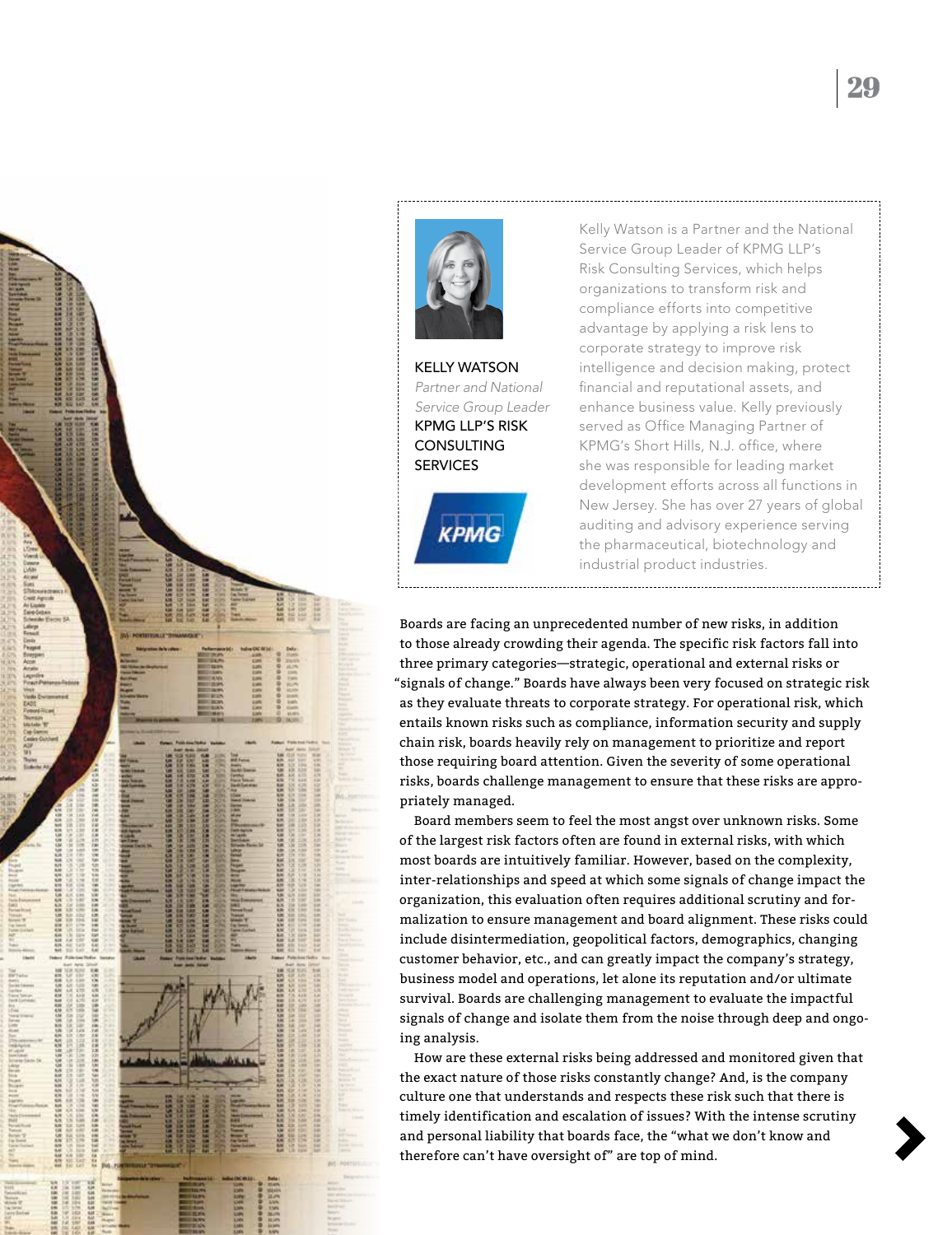

JOSEPH A. HALL *Partner* DAVIS POLK

## **Davis Polk**

Joseph Hall is a member of Davis Polk's Corporate Department and head of the firm's corporate governance practice. He works on the full range of capital markets transactions, and advises public companies and regulated entities on corporate governance and financial regulatory compliance. He is a frequent speaker on topics of corporate governance and SEC compliance.

Mr. Hall began his career at Davis Polk in 1989. Between 2003 and 2005 he served at the U.S. Securities and Exchange Commission, ultimately as Managing Executive for Policy under Chairman William H. Donaldson. As a member of Chairman Donaldson's senior management team, Mr. Hall assisted in directing the Commission's policy-making and enforcement activities.

We recently had another reminder—as if one were needed—about the threat companies face from data security breaches and other cyber threats, whether targeted at their own networks and products or those of companies they do business with. In August, prosecutors in New York and New Jersey joined the SEC in announcing insider trading charges against hackers inside and outside the United States who broke into computer servers at widely-used wire services, and used the embargoed information to trade ahead of market-moving corporate announcements. The damage caused by the 2014 Sony and 2013 Target data breaches—not to mention more recent revelations about the hacking of personnel records at the U.S. Office of Personnel Management, or the 1.4 million vehicles recalled after exposure of an entertainment system security flaw that may have left the vehicles vulnerable to remote commandeering—underscores both the scale and the pervasiveness of this multifaceted threat.

The spate of alarming news has directors asking what the board's role should be in protecting the company from cyber threats, and many boards have arrived at the conclusion that cybersecurity risk oversight is a fundamental component of the board's oversight of risk management generally. There are good reasons for this view. No matter the industry, a company touched by a cybersecurity breach or flaw can be exposed to heavy liabilities spanning public relations nightmares, loss of customers, product recalls, shareholder litigation and regulatory investigations. And we have seen enough widely-publicized examples of these consequences in the last five years that corporate boards are on notice of the rapidly metastasizing risk facing their companies.

While large numbers of boards don't appear to be setting up standalone committees to handle cybersecurity oversight, boards are thinking about where in the existing committee structure these risks should be addressed—for example, whether the audit committee, which often has initial responsibility for risk oversight, should be tasked with cybersecurity risk oversight as well. Different companies will take different approaches, but most boards will want to understand:



PHILIPPE COURTOT *CEO*



As CEO of Qualys, Philippe Courtot has worked with thousands of companies to improve their IT security and compliance postures. Philippe received the SC Magazine Editor's Award in 2004 for bringing cloud-based technology to the network security industry and for co-founding the CSO Interchange to provide a forum for sharing information in the security industry. He was also named the 2011 CEO of the Year by SC Magazine Awards Europe. He is a member of the board of directors for StopBadware.org, and in 2012, he launched the Trustworthy Internet Movement, a nonprofit, vendor-neutral organization committed to resolving the problems of Internet security, privacy and reliability.

QUALYS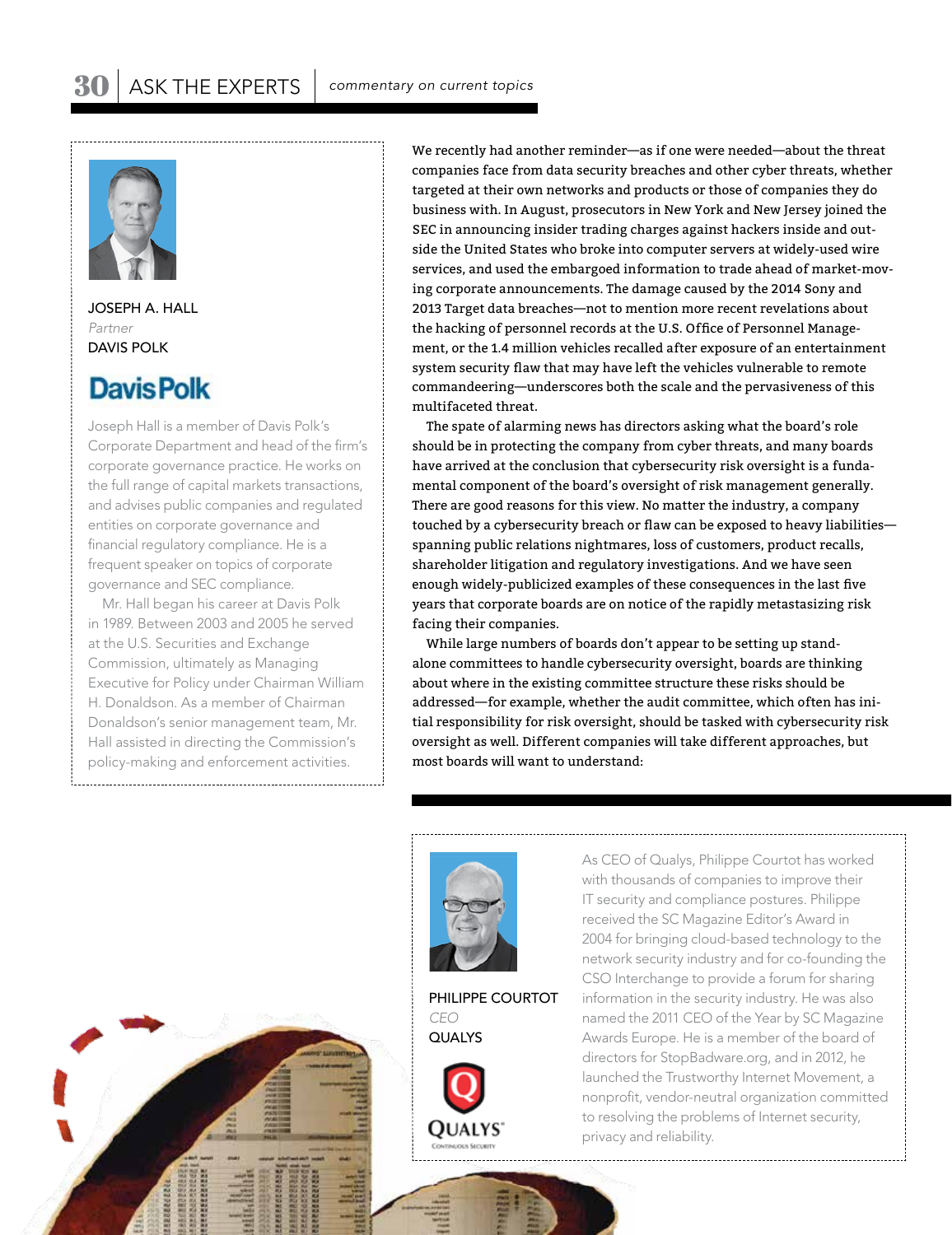- Which members of the management team own cybersecurity risk
- What is being done to identify and scope cybersecurity risks; for example, whether management is using the National Institute of Standards and Technology (NIST) Cybersecurity Framework, or another industry-specific framework
- How management ranks the various cyber threats faced by the company
- What financial and employee resources and insurance coverage are available to mitigate cybersecurity risk
- What policies and training have been instituted around cybersecurity risk
- What testing and other programs are employed to assess and mitigate cybersecurity risk
- The details of management's game plans if the company is exposed to a cybersecurity event





Patrick Haggerty is a Partner in the New York office of Pay Governance. He has over 18 years of experience working with companies on a wide range of executive compensation issues. Clients for whom Patrick serves as the Board or Management advisor include major U.S. companies in the energy, healthcare, financial services, medical devices and pharmaceutical industries. His experience extends to working with public and private companies as well as assisting companies with transactions such as acquisitions, spin-offs and IPOs.

Among the biggest compensation-related risk factors facing corporate boards in 2016 will be establishing short- and long-term incentive goals that are selected and calibrated to motivate behavior while driving corporate results and company total shareholder return (TSR). This issue will be more transparent in 2016 due to the SEC's proposed pay for performance (P4P) disclosure rules.

At a high level, the proposed P4P disclosure rules require that registrants include:

- A standardized table in proxy statements that includes a new calculation of compensation actually paid (CAP), compensation from the current summary compensation table, and TSR for the company and a peer group.
- A narrative description and/or graph to describe relationship between CAP and company TSR, and also between company and peer TSR.

Unfortunately, as proposed, the P4P disclosure rules measure executive equity awards at vesting, where any alignment or misalignment with end-of-year TSR is inherently coincidental, or even false. This mismatch may provide a hazy or even coincidental understanding of pay for performance linkage at best. We expect that many companies will not show alignment of pay and performance in the P4P disclosure table.

Since executive compensation disclosure is subject to close scrutiny by media, proxy advisory firms, investors and regulators, it will be critical that the narrative and/or graphic explanation clarify pay for performance alignment.

Cybersecurity continues to be an imminent risk for large companies. Hackers have become more sophisticated in terms of gaining remote access through networks, luring people to give them credentials or even targeting individuals. Furthermore, the needs of the business to communicate more and more electronically have enhanced, and the attack surface has exponentially increased.

The truth is that large corporations have much bigger challenges than smaller companies because they've already invested in larger infrastructure. Small businesses—and even medium-sized businesses—can easily outsource to a security provider. Meanwhile, many large companies don't have a good idea of how many web locations they have, how many servers, how

many portals. They have to do the cartography of their enterprise, put in firewalls and they need a lot of security products to cover everything. Actors just need to compromise one thing to enter into the network, and companies have to defend every door.

Even two years ago, the board was not very involved in cybersecurity measures. There was no real technical understanding coming out of the era that the cloud was "dangerous." But when they saw \$100 million security breaches, lawsuits and brand issues, the board got concerned.

It's going to take some time for large companies to migrate to the cloud, and they need a security network that is compatible. But the main thing for the board is to be aware of it, and take it very seriously to ensure that the company can describe what the strategy is to secure the enterprise. The other thing is that you cannot look at cybersecurity independently of IT. They are absolutely together, and at some point the CIO should be responsible for security and provide metrics to roadmap what the company is doing to measure improvement.